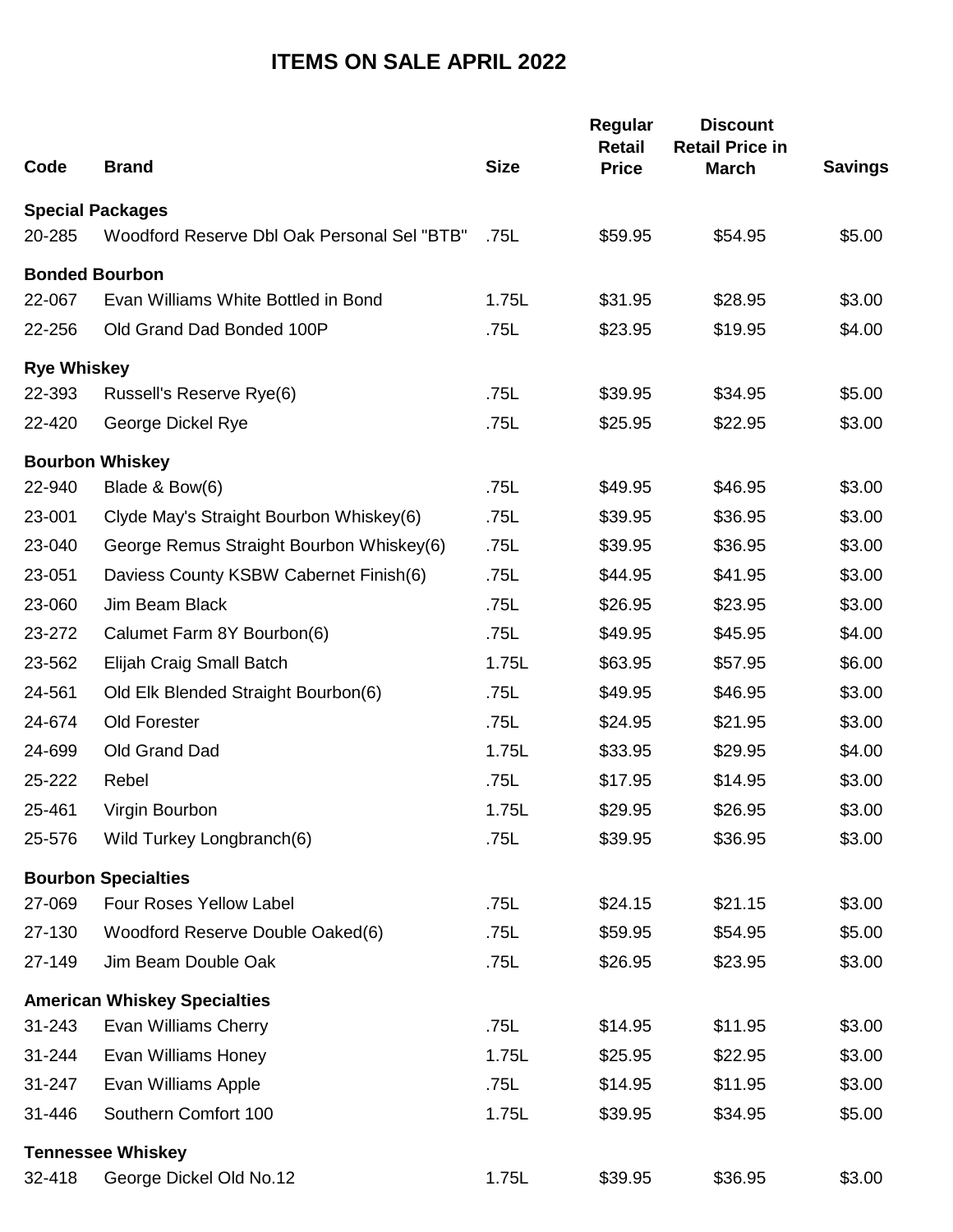| 32-519                 | Jack Daniel's SB Barrel Proof(6)      | .75L  | \$69.95 | \$64.95 | \$5.00 |
|------------------------|---------------------------------------|-------|---------|---------|--------|
|                        | <b>Tennessee Whiskey Specialties</b>  |       |         |         |        |
| 32-608                 | Jack Daniel's TN Apple                | .75L  | \$27.95 | \$24.45 | \$3.50 |
| 32-656                 | Ole Smoky Salty Caramel Whiskey(6)    | .75L  | \$20.95 | \$17.95 | \$3.00 |
| <b>Corn Whiskey</b>    |                                       |       |         |         |        |
| 33-334                 | Georgia Moon Apple Pie Fruit Jar      | .75L  | \$14.95 | \$12.95 | \$2.00 |
|                        | <b>Scotch Whisky -- Foreign BTL</b>   |       |         |         |        |
| 33-855                 | Buchanan's 18Y(6)                     | .75L  | \$84.95 | \$79.95 | \$5.00 |
| 34-276                 | <b>Teacher's Highland Cream</b>       | 1.75L | \$27.95 | \$24.95 | \$3.00 |
|                        | <b>Scotch Whisky -- Single Malt</b>   |       |         |         |        |
| 34-596                 | Glen Moray 12Y(6)                     | .75L  | \$39.95 | \$36.95 | \$3.00 |
| 34-599                 | Glen Moray Port Cask Finish(6)        | .75L  | \$29.95 | \$26.95 | \$3.00 |
|                        | Scotch Whisky -- U.S. BTL             |       |         |         |        |
| 35-487                 | <b>Grand MacNish</b>                  | 1.75L | \$22.95 | \$19.95 | \$3.00 |
|                        | <b>Canadian Whisky -- Foreign BTL</b> |       |         |         |        |
| 37-798                 | <b>Forty Creek</b>                    | 1.75L | \$39.95 | \$34.95 | \$5.00 |
| 37-859                 | Canadian MacNaughton                  | 1.75L | \$18.95 | \$15.95 | \$3.00 |
|                        | <b>Canadian Whisky -- U.S. BTL</b>    |       |         |         |        |
| 38-183                 | Canadian Hunter Rye                   | .75L  | \$11.95 | \$9.95  | \$2.00 |
| 38-291                 | <b>Black Velvet Reserve</b>           | .75L  | \$13.95 | \$10.95 | \$3.00 |
| 38-547                 | Rich & Rare Reserve Canadian          | 1.75L | \$24.95 | \$19.95 | \$5.00 |
| 38-671                 | Harwood Canadian                      | 1.75L | \$17.50 | \$14.95 | \$2.55 |
| <b>Gin -- Domestic</b> |                                       |       |         |         |        |
| 40-280                 | New Amsterdam Stratusphere Gin        | 1.75L | \$25.95 | \$21.95 | \$4.00 |
| 40-281                 | New Amsterdam Stratusphere Gin        | .75L  | \$15.95 | \$13.95 | \$2.00 |
| 40-587                 | <b>Burnett's White Satin</b>          | 1.75L | \$17.95 | \$14.95 | \$3.00 |
| Gin -- Imported        |                                       |       |         |         |        |
| 42-950                 | Bombay                                | .75L  | \$19.95 | \$16.95 | \$3.00 |
| 42-964                 | <b>Pinnacle Gin</b>                   | 1.75L | \$22.95 | \$19.95 | \$3.00 |
| 42-972                 | Citadelle(6)                          | .75L  | \$22.95 | \$18.95 | \$4.00 |
| 43-036                 | <b>Tanqueray Sevilla Orange</b>       | .75L  | \$24.95 | \$21.95 | \$3.00 |
|                        | <b>Vodka -- Domestic</b>              |       |         |         |        |
| 43-411                 | <b>Burnett's Mango</b>                | 1.75L | \$15.95 | \$13.45 | \$2.50 |
| 43-435                 | <b>Burnett's Lime</b>                 | 1.75L | \$15.95 | \$13.45 | \$2.50 |
| 43-451                 | Burnett's Vodka 100                   | 1.75L | \$19.95 | \$16.95 | \$3.00 |
| 43-456                 | <b>Burnett's Pineapple</b>            | 1.75L | \$15.95 | \$13.45 | \$2.50 |
| 43-469                 | <b>Burnett's Strawberry Banana</b>    | 1.75L | \$15.95 | \$13.45 | \$2.50 |
| 43-549                 | <b>Firefly Skinny Tea</b>             | .75L  | \$17.95 | \$13.95 | \$4.00 |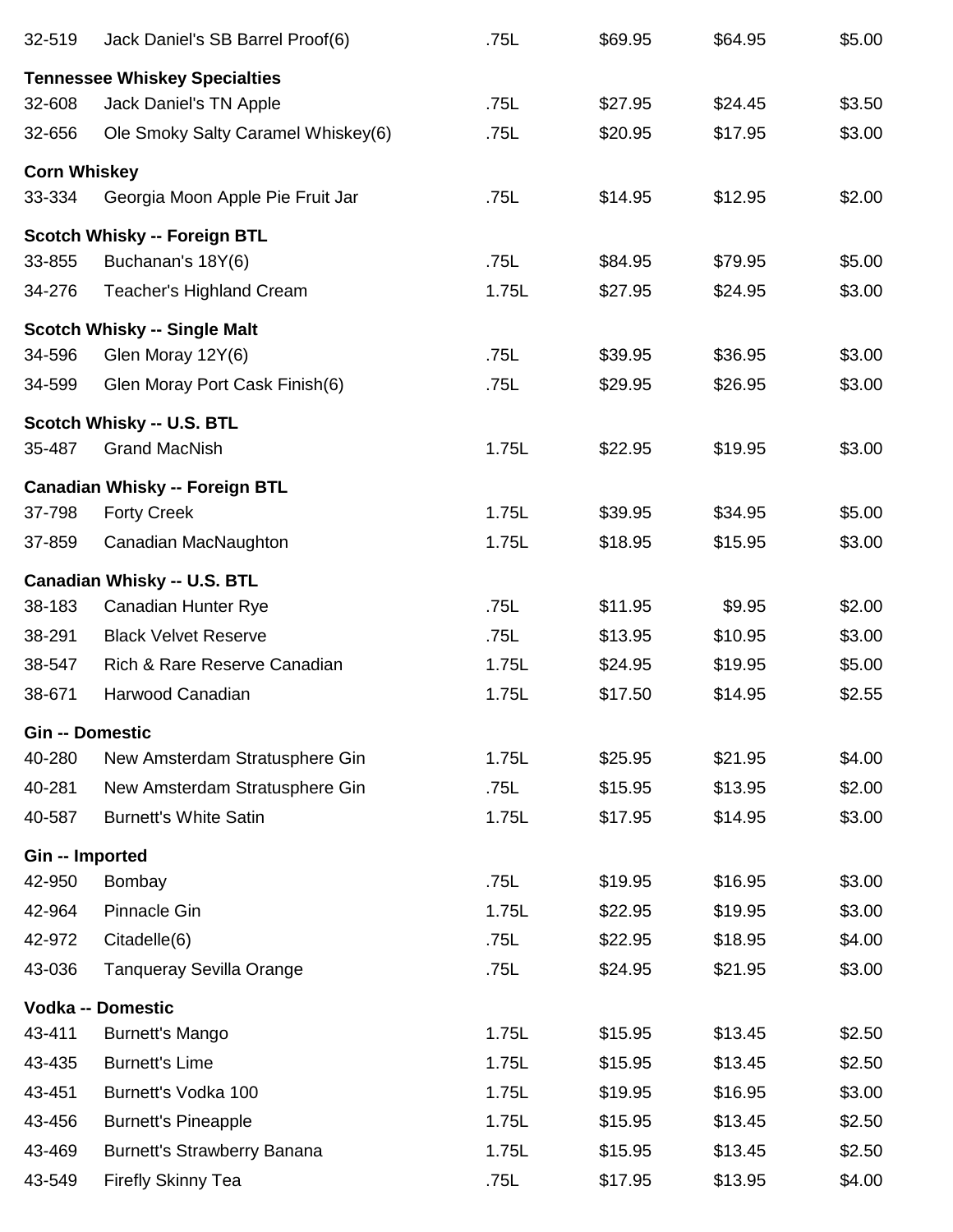| 43-572              | <b>FireFly Sweet Tea</b>              | 1.75L | \$29.95 | \$25.95 | \$4.00 |  |  |  |
|---------------------|---------------------------------------|-------|---------|---------|--------|--|--|--|
| 43-596              | <b>Burnett's Citrus</b>               | 1.75L | \$15.95 | \$13.45 | \$2.50 |  |  |  |
| 43-791              | New Amsterdam 100P                    | .75L  | \$15.95 | \$13.95 | \$2.00 |  |  |  |
| 43-812              | New Amsterdam Orange Flavored         | .75L  | \$12.95 | \$10.95 | \$2.00 |  |  |  |
| 43-937              | UV Blue Raspberry                     | .75L  | \$10.95 | \$8.95  | \$2.00 |  |  |  |
| 43-940              | UV Vodka                              | .75L  | \$10.95 | \$8.95  | \$2.00 |  |  |  |
| 44-024              | Rain                                  | .75L  | \$12.95 | \$9.95  | \$3.00 |  |  |  |
| 44-028              | Rain Mango                            | .75L  | \$12.95 | \$9.95  | \$3.00 |  |  |  |
| 44-030              | Rain Cucumber                         | .75L  | \$12.95 | \$9.95  | \$3.00 |  |  |  |
| 44-072              | Seagram's Extra Smooth                | 1.75L | \$19.95 | \$17.45 | \$2.50 |  |  |  |
| 44-105              | Skyy 80                               | 1.75L | \$24.95 | \$21.95 | \$3.00 |  |  |  |
| 44-139              | <b>Smirnoff Raspberry</b>             | .75L  | \$12.95 | \$10.95 | \$2.00 |  |  |  |
| 44-229              | <b>Smirnoff Kissed Caramel</b>        | .75L  | \$12.95 | \$10.95 | \$2.00 |  |  |  |
| 44-310              | Deep Eddy Vodka                       | 1.75L | \$33.95 | \$29.95 | \$4.00 |  |  |  |
| 44-315              | Deep Eddy Ruby Red Grapefruit         | .75L  | \$18.95 | \$15.95 | \$3.00 |  |  |  |
| 44-331              | Deep Eddy Lime Vodka                  | 1.75L | \$33.95 | \$29.95 | \$4.00 |  |  |  |
| 44-377              | Smirnoff Zero Sugar Cucumber & Lime   | .75L  | \$12.95 | \$10.95 | \$2.00 |  |  |  |
| 46-222              | 360 Vodka                             | 1.75L | \$24.95 | \$22.45 | \$2.50 |  |  |  |
| 46-257              | <b>Wheatley Vodka</b>                 | .75L  | \$21.95 | \$18.95 | \$3.00 |  |  |  |
| Vodka -- Imported   |                                       |       |         |         |        |  |  |  |
| 46-538              | Finlandia                             | 1.75L | \$27.95 | \$24.95 | \$3.00 |  |  |  |
| 46-567              | Stoli Blueberi                        | .75L  | \$19.95 | \$16.95 | \$3.00 |  |  |  |
| 46-581              | Stolichnaya 100                       | .75L  | \$25.95 | \$19.95 | \$6.00 |  |  |  |
| 46-605              | Stoli Lime                            | .75L  | \$19.95 | \$16.95 | \$3.00 |  |  |  |
| Rum                 |                                       |       |         |         |        |  |  |  |
| 47-077              | <b>Admiral Nelson's Silver</b>        | .75L  | \$10.95 | \$7.95  | \$3.00 |  |  |  |
| 47-387              | Havana Club Anejo Blanco              | .75L  | \$19.95 | \$16.95 | \$3.00 |  |  |  |
| 47-470              | Ron Llave Blanco Supremo              | 1.75L | \$18.50 | \$14.95 | \$3.55 |  |  |  |
| 47-499              | RumHaven Coconut Caribbean            | .75L  | \$17.00 | \$14.95 | \$2.05 |  |  |  |
| 47-651              | Kraken Original Spiced Rum 94P        | 1.75L | \$32.95 | \$29.95 | \$3.00 |  |  |  |
| 48-444              | <b>Blackheart Spiced Rum</b>          | 1.75L | \$26.95 | \$22.95 | \$4.00 |  |  |  |
| 49-124              | <b>Gosling's Black Seal</b>           | 1.75L | \$35.95 | \$31.95 | \$4.00 |  |  |  |
| 49-244              | Parrot Bay Coconut 90P                | .75L  | \$13.45 | \$10.45 | \$3.00 |  |  |  |
| 49-252              | <b>Admiral Nelson's Spiced Cherry</b> | .75L  | \$10.95 | \$7.95  | \$3.00 |  |  |  |
| <b>Grape Brandy</b> |                                       |       |         |         |        |  |  |  |
| 49-506              | <b>Christian Brothers</b>             | 1.75L | \$23.95 | \$21.45 | \$2.50 |  |  |  |
|                     | <b>Imported Cognac</b>                |       |         |         |        |  |  |  |
| 51-056              | Ansac VS                              | .75L  | \$26.95 | \$23.95 | \$3.00 |  |  |  |

**Cocktails**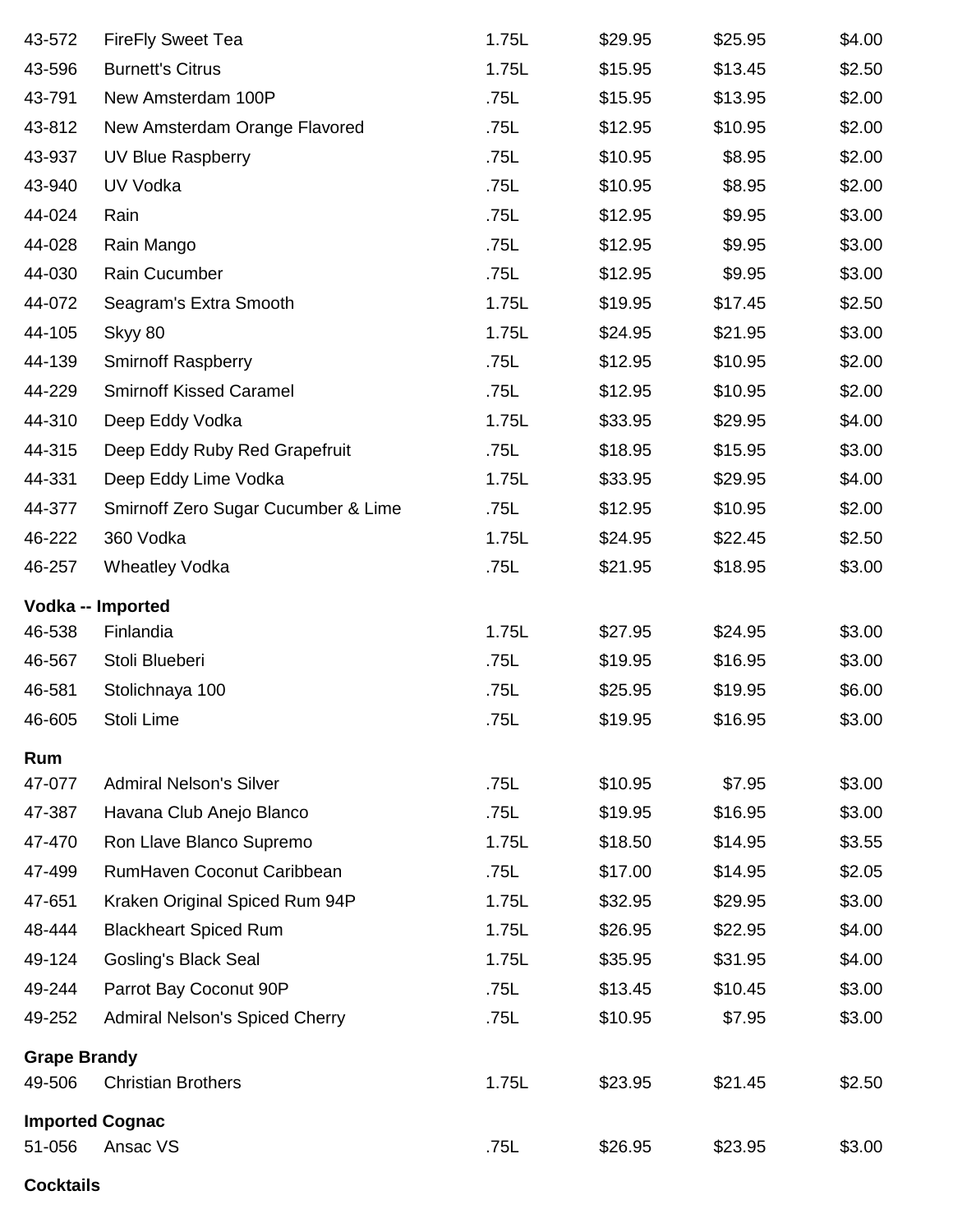| 51-513          | <b>Skinnygirl White Cranberry Cosmo</b>              | .75L  | \$12.95 | \$9.95  | \$3.00 |
|-----------------|------------------------------------------------------|-------|---------|---------|--------|
| 51-549          | <b>RumChata Cold Brew</b>                            | 1.75L | \$19.95 | \$17.45 | \$2.50 |
|                 | <b>Flavored Brandy</b>                               |       |         |         |        |
| 54-398          | <b>Christian Brothers Honey</b>                      | .75L  | \$11.95 | \$9.95  | \$2.00 |
|                 | <b>Cordials / Liqueurs / Specialties -- Domestic</b> |       |         |         |        |
| 56-809          | Ole Smoky TN Moonshine Blackberry(6)                 | .75L  | \$24.95 | \$21.95 | \$3.00 |
| 56-812          | Ole Smoky TN Moonshine White Lightnin(6)             | .75L  | \$24.95 | \$21.95 | \$3.00 |
| 56-861          | Kinky Ruby Liqueur(6)                                | .75L  | \$19.95 | \$16.95 | \$3.00 |
| 56-867          | Kinky Blue Liqueur(6)                                | .75L  | \$19.95 | \$16.95 | \$3.00 |
| 61-175          | Cinerator Hot Cinnamon Liqueur                       | .75L  | \$15.95 | \$12.95 | \$3.00 |
| 61-970          | Southern Comfort 70                                  | 1.75L | \$27.95 | \$24.95 | \$3.00 |
|                 | <b>Cordials / Liqueurs / Specialties -- Imported</b> |       |         |         |        |
| 62-245          | Bumbu Creme(6)                                       | .75L  | \$36.95 | \$33.95 | \$3.00 |
| 62-999          | St. Brendan's Superior Irish Cream                   | 1.75L | \$28.95 | \$25.95 | \$3.00 |
| 63-029          | <b>RumChata</b>                                      | 1.75L | \$47.95 | \$44.95 | \$3.00 |
| 63-040          | <b>Bailey's Salted Caramel</b>                       | .75L  | \$29.95 | \$26.95 | \$3.00 |
| 63-236          | Carolan's Salted Caramel(6)                          | .75L  | \$14.95 | \$12.95 | \$2.00 |
| 63-409          | <b>Chambord Royale</b>                               | .75L  | \$33.95 | \$30.95 | \$3.00 |
| 63-701          | Goldschlager Cinnamon Schnapps                       | .75L  | \$24.95 | \$21.95 | \$3.00 |
| 63-972          | Harlequin Orange Liq. w/ Cognac(6)                   | .75L  | \$19.95 | \$16.95 | \$3.00 |
|                 | <b>Tequila Specialties</b>                           |       |         |         |        |
| 64-103          | Margaritaville Island Lime                           | .75L  | \$15.95 | \$12.95 | \$3.00 |
| 64-298          | Ilegal Joven(6)                                      | .75L  | \$39.95 | \$34.95 | \$5.00 |
|                 | <b>Tequila -- White</b>                              |       |         |         |        |
| 64-796          | Villa One Silver Tequila(6)                          | .75L  | \$44.95 | \$39.95 | \$5.00 |
| 64-830          | Herradura Silver(6)                                  | .75L  | \$49.95 | \$44.95 | \$5.00 |
| 64-876          | Dulce Vida Pineapple Jalapeno                        | .75L  | \$24.95 | \$21.45 | \$3.50 |
| 64-936          | Familia Camarena Silver                              | 1.75L | \$44.95 | \$41.95 | \$3.00 |
| 64-937          | Familia Camarena Silver                              | .75L  | \$26.95 | \$24.45 | \$2.50 |
| 65-082          | Tres Generaciones Plata(6)                           | .75L  | \$39.95 | \$34.95 | \$5.00 |
| 65-094          | Corralejo Silver(6)                                  | .75L  | \$29.95 | \$26.95 | \$3.00 |
| 65-128          | <b>Two Fingers Silver</b>                            | 1.75L | \$29.95 | \$25.95 | \$4.00 |
| Tequila -- Gold |                                                      |       |         |         |        |
| 65-219          | Margaritaville Gold                                  | 1.75L | \$25.95 | \$22.95 | \$3.00 |
| 65-240          | El Mayor Reposado(6)                                 | .75L  | \$29.95 | \$26.95 | \$3.00 |
| 65-418          | Lunazul Reposado                                     | 1.75L | \$39.95 | \$34.95 | \$5.00 |
| 65-457          | Lunazul Primero Tequila(6)                           | .75L  | \$29.95 | \$24.95 | \$5.00 |
| 65-459          | Lunazul Anejo(6)                                     | .75L  | \$26.95 | \$23.95 | \$3.00 |